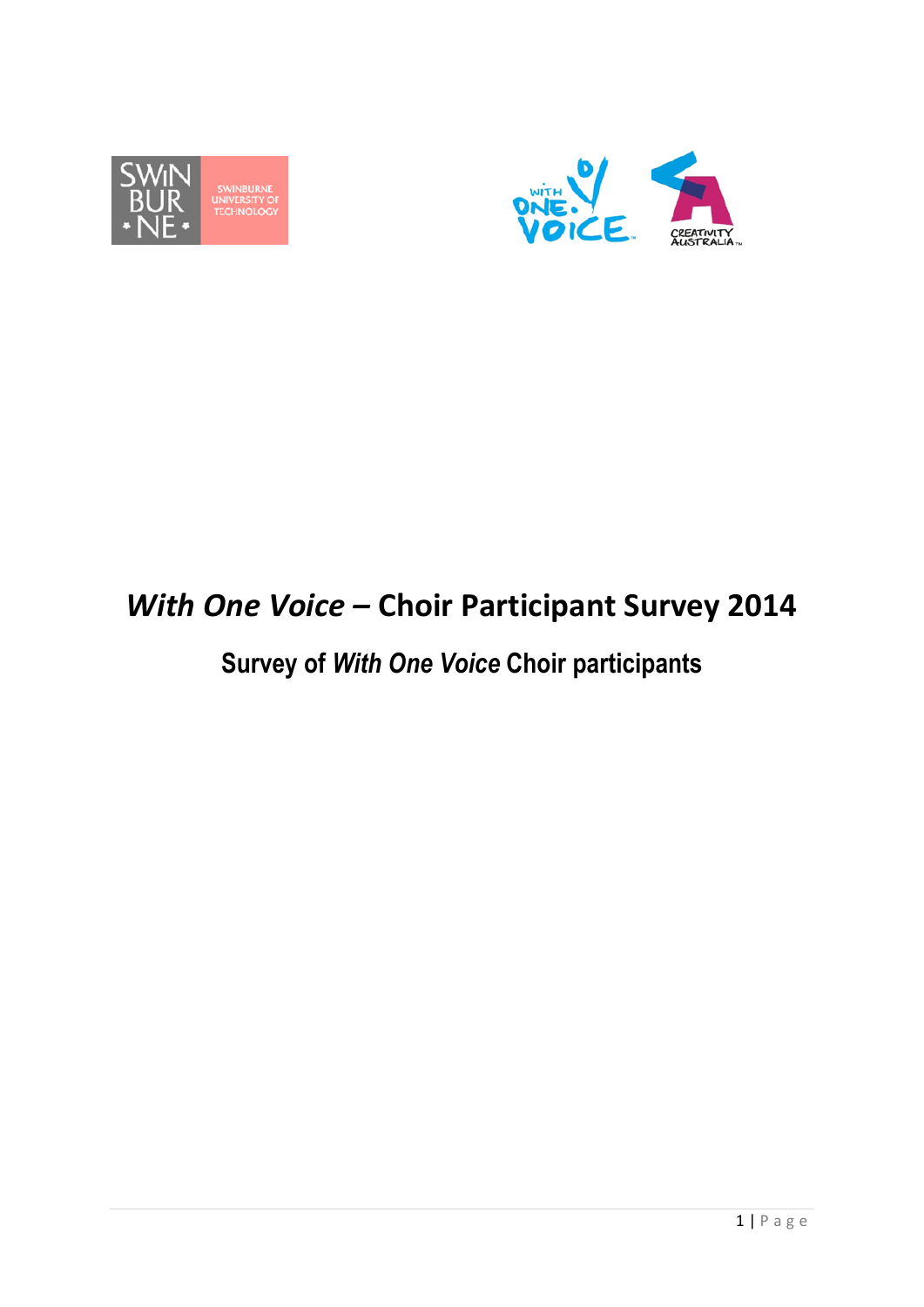## **PROJECT INFORMATION STATEMENT**





### **Survey of** *With One Voice* **Choir participants**

Creativity Australia has asked Swinburne University to conduct a survey of *With One Voice* Choir participants. The survey is part of a research project the purpose of which is to explore whether community choir programs have the potential to be used as preventative and early intervention mechanisms for improving wellbeing, employment and welfare outcomes for long-term-unemployed and marginalised participants. Previous research has demonstrated the links between singing and psychological wellbeing. While many community choir programs are established to enhance health and wellbeing, an unintended, and seemingly unique, outcome of some choirs in Creativity Australia's *With One Voice* program has been a rise in employability for marginalised participants. This project seeks to evaluate and measure the social impact of community choir programs, through the case study vehicle of project partner Creativity Australia's *With One Voice* program.

**How you can help**: As you are or were recently a choir participant we would like you to fill out this survey.

The project has been approved by the Swinburne University Human Research Ethics Committee. Participation in this research is entirely voluntary and all responses are anonymous. Survey responses will go directly to the Swinburne researchers and individual respondents (you and all others who complete the survey) will not be identifiable in any reports arising from the evaluation. Only the researchers will have access to the data, which will be stored with password protection only accessible to them and which will be kept for five years and then will be destroyed.

You are free to participate or not to participate in this survey. If you change your mind after starting the survey you are free to not complete or submit the survey, without any penalty.

The survey will take approximately 15 minutes to complete. It includes questions ranging from demographic information, your experience of various aspects of the With One Voice choir, and the extent to which participation in the choir contributes to your sense of personal wellbeing. The survey will remain open until Friday 7<sup>th</sup> November, 2014.

By completing this survey, you are consenting to participate.

**Researchers and outcomes**: This research is being conducted by Dr Elizabeth Branigan, Centre for Social Impact - Swinburne, Faculty of Business & Enterprise, Swinburne University of Technology and Ross Maher, Creativity Australia. The results of the survey will be used to provide a report to Creativity Australia. The survey results may also be used in academic publications.

If you need more information about the research or if there is anything you do not understand, please do not hesitate to contact:

| Dr Elizabeth Branigan | Ross Maher                      |
|-----------------------|---------------------------------|
| ebranigan@swin.edu.au | ross@creativityaustralia.org.au |
| Tel: 03-9214 4987     | Tel: 03-8679 6088               |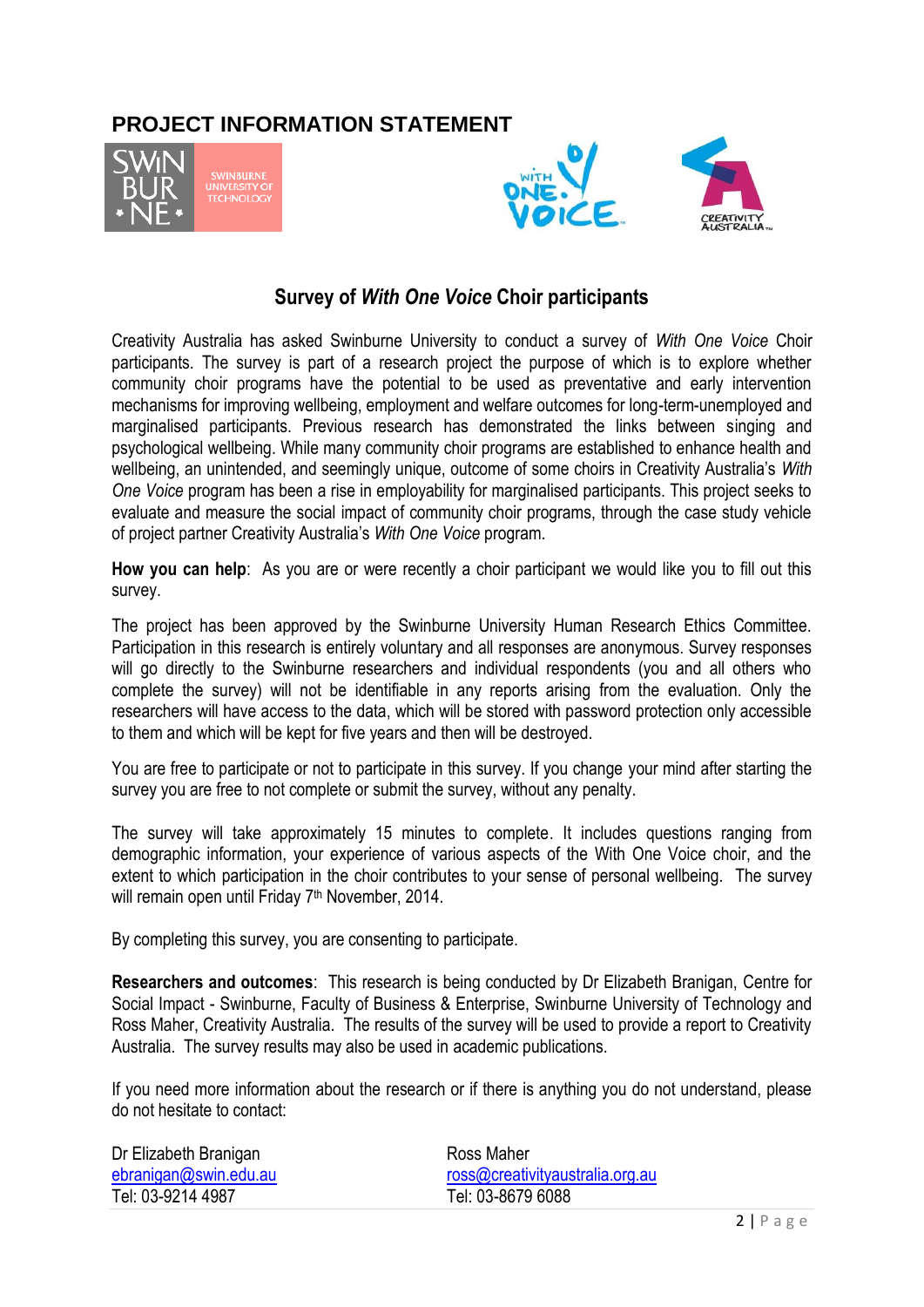This project has been approved by or on behalf of Swinburne's Human Research Ethics Committee (SUHREC) in line with the *National Statement on Ethical Conduct in Human Research*. If you have any concerns or complaints about the conduct of this project, you can contact:

Research Ethics Officer, Swinburne Research (H68), Swinburne University of Technology, P O Box 218, HAWTHORN VIC 3122. Tel (03) 9214 5218 or +61 3 9214 5218 or [resethics@swin.edu.au](mailto:resethics@swin.edu.au)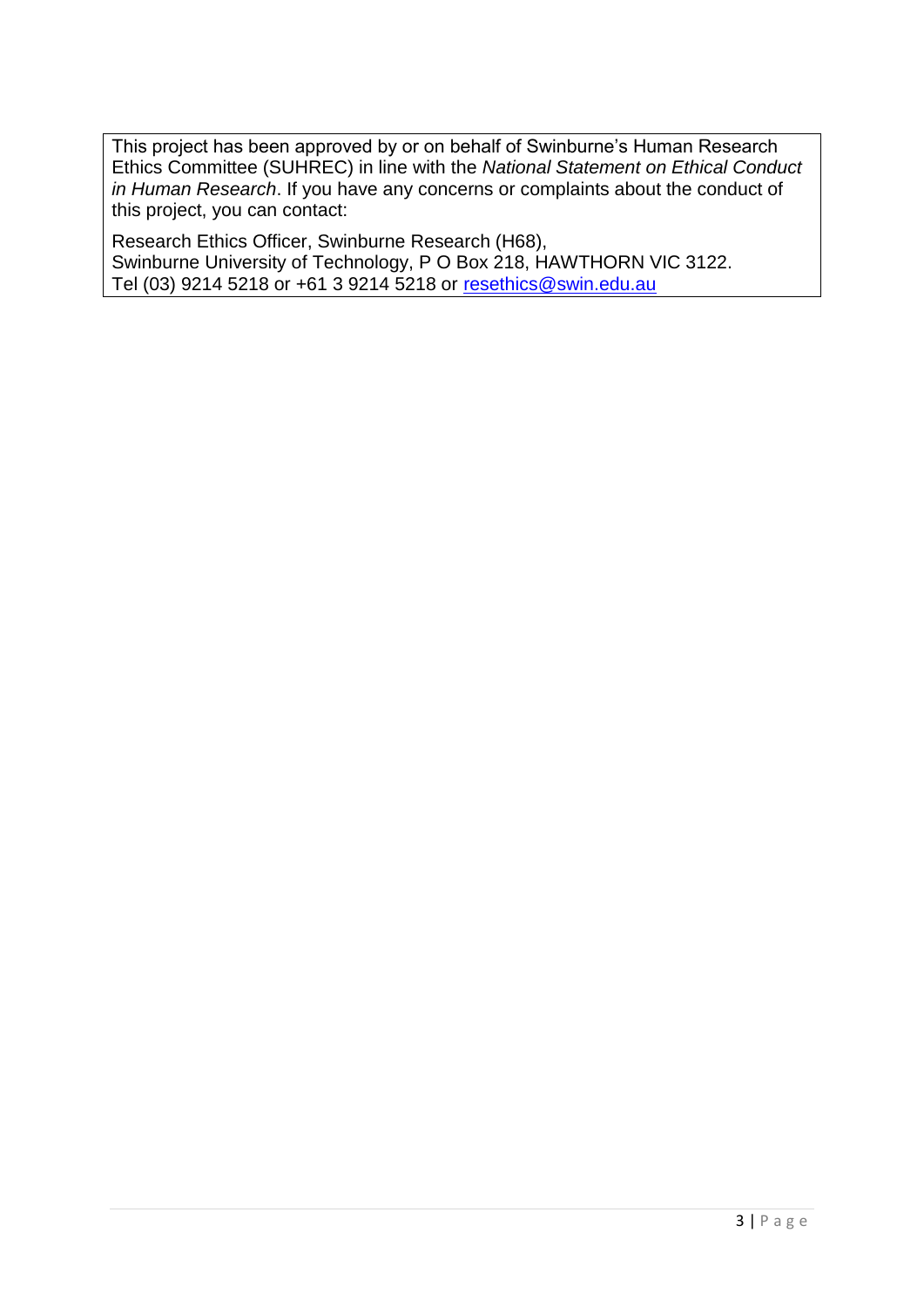## *With One Voice –* **Choir Participant Survey 2014**

# **About you:**

|    | 1. Gender (please tick appropriate box):                                                                                      |                           |                                 | $\Box$ Male                                                                 | $\square$ Female                |
|----|-------------------------------------------------------------------------------------------------------------------------------|---------------------------|---------------------------------|-----------------------------------------------------------------------------|---------------------------------|
|    | 2. Age:<br>$\Box$ < 17 $\Box$ 18 – 24 $\Box$ 25 – 39 $\Box$ 40 – 54                                                           |                           |                                 | $\Box$ 55 – 69                                                              | $\Box$ 70 +                     |
|    | 3. Postcode where you live: $\frac{1}{2}$                                                                                     |                           |                                 |                                                                             |                                 |
| 4. | In which country were you born?<br>If you were born in Australia, please go to question 7.                                    |                           |                                 |                                                                             |                                 |
|    | 5. If not Australia-born: In what year did you move to Australia?                                                             |                           |                                 |                                                                             |                                 |
| 6. | If not Australia-born: Which one of the following best describes your arrival in Australia:                                   |                           |                                 |                                                                             |                                 |
|    | $\Box$ Migrated with my family as a minor<br>$\Box$ Refugee<br>$\Box$ Migrant – skilled                                       |                           |                                 | $\Box$ Family reunion<br>$\Box$ Asylum seeker<br>$\Box$ Migrant – unskilled |                                 |
|    | 7. How would you rate your English language skills? Please choose one option only.                                            |                           |                                 |                                                                             |                                 |
|    | $\Box$ Poor                                                                                                                   | $\Box$ Intermediate       | $\Box$ Fluent                   |                                                                             |                                 |
|    | 8. What language do you mainly speak at home?<br>$\Box$ Greek<br>$\Box$ English<br>$\Box$ Vietnamese<br>$\Box$ Turkish        | $\Box$ Cantonese          | $\Box$ Italian<br>$\Box$ Arabic |                                                                             | $\Box$ Mandarin<br>$\Box$ Hindi |
|    | 9. If you had to get \$2000 for something important, could the money be obtained within a<br>week?<br>$\Box$ Yes<br>$\Box$ No |                           |                                 |                                                                             |                                 |
|    | 10. Are you currently employed?<br>$\Box$ Yes<br>$\Box$ No                                                                    | If no, go to question 17. |                                 |                                                                             |                                 |
|    | If yes to question 10 (currently employed) please answer the following questions:                                             |                           |                                 |                                                                             |                                 |
|    | 11. Do you have specific employment skills training/qualifications?<br>$\Box$ Yes<br>$\Box$ No                                |                           |                                 |                                                                             |                                 |
|    | 12. Is your employment in the field of your training/qualifications?                                                          |                           |                                 |                                                                             |                                 |
|    | $\Box$ Yes<br>$\sqsupset$ No                                                                                                  |                           |                                 |                                                                             |                                 |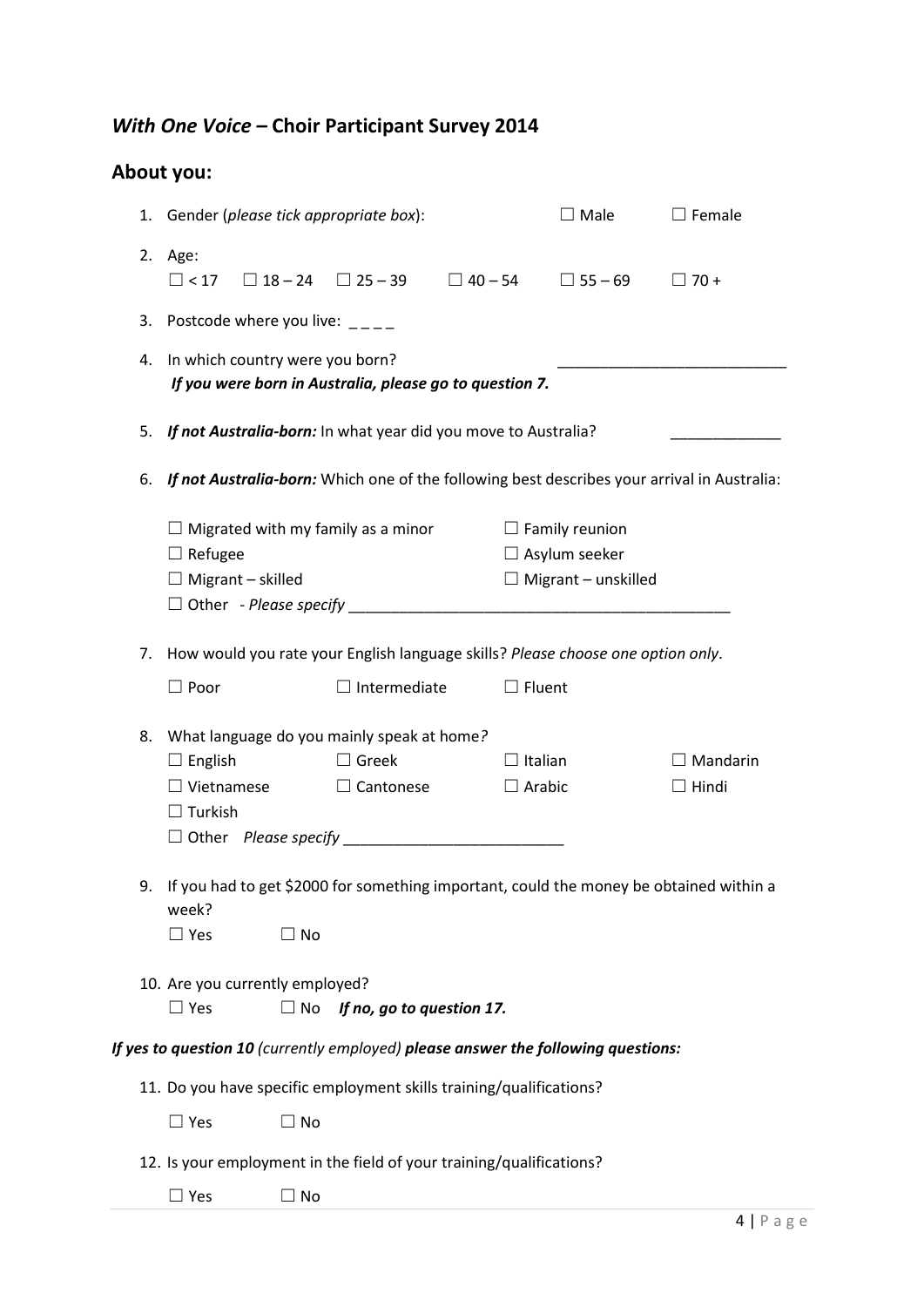|                                                                                          | 13. Are you actively looking for a new/different job?                                                                                                        |                            |                 |                         |
|------------------------------------------------------------------------------------------|--------------------------------------------------------------------------------------------------------------------------------------------------------------|----------------------------|-----------------|-------------------------|
| $\Box$ Yes                                                                               | $\Box$ No                                                                                                                                                    |                            |                 |                         |
|                                                                                          | 14. (If yes) Do you think the Choir can help with your search in any way?                                                                                    |                            |                 |                         |
| $\Box$ Yes                                                                               | $\Box$ No                                                                                                                                                    |                            |                 |                         |
|                                                                                          | 15. Is your employment full-time?                                                                                                                            |                            |                 |                         |
|                                                                                          | $\Box$ Yes If yes, please go to question 21.                                                                                                                 |                            |                 |                         |
|                                                                                          | $\Box$ No If no, (employment is not full-time) please proceed to next question:                                                                              |                            |                 |                         |
|                                                                                          | 16. Are you looking for more hours?                                                                                                                          |                            |                 |                         |
|                                                                                          | $\Box$ Yes If yes, please go to question 20.                                                                                                                 |                            |                 |                         |
|                                                                                          | $\Box$ No If no, (not looking for more hours) please also go to Q20.                                                                                         |                            |                 |                         |
|                                                                                          | 17. If you are not employed, which of the following best describes your situation?                                                                           |                            |                 |                         |
| $\Box$ Retired                                                                           | $\Box$                                                                                                                                                       | Student                    | Parent or carer |                         |
|                                                                                          | $\Box$ Job seeker - Short-term unemployed                                                                                                                    |                            |                 |                         |
|                                                                                          | $\Box$ Job seeker – More than 12 months unemployed                                                                                                           |                            |                 |                         |
|                                                                                          | $\Box$ Unemployed and not seeking employment                                                                                                                 |                            |                 |                         |
| $\Box$ Other Please specify                                                              |                                                                                                                                                              |                            |                 |                         |
| $\Box$ Yes                                                                               | $\Box$ No                                                                                                                                                    |                            |                 |                         |
|                                                                                          | 19. If Yes, what kind of a job are you looking for? Please specify:                                                                                          |                            |                 |                         |
| do you think you face?<br>Choose any that apply<br>$\Box$ Job specific skills / training | 20. If you are a job seeker, short or longer-term, which of the following barriers to employment                                                             | $\Box$ Confidence          |                 | $\exists$ Wardrobe      |
| $\Box$ Interview skills                                                                  |                                                                                                                                                              | $\Box$ Physical disability |                 |                         |
| $\Box$ Family commitments<br>$\Box$ Other                                                |                                                                                                                                                              | $\Box$ Homelessness        |                 |                         |
|                                                                                          | Please specify                                                                                                                                               |                            |                 |                         |
|                                                                                          | 21. Do you have contact with social welfare &/or mental health support systems?                                                                              |                            |                 | $\exists$ Mental health |
| $\Box$ None                                                                              | $\Box$ Occasional                                                                                                                                            |                            | $\Box$ Regular  |                         |
|                                                                                          | 22. If Occasional or Regular, are you confident in your ability to get full access to appropriate<br>social welfare &/or mental health services and support? |                            |                 |                         |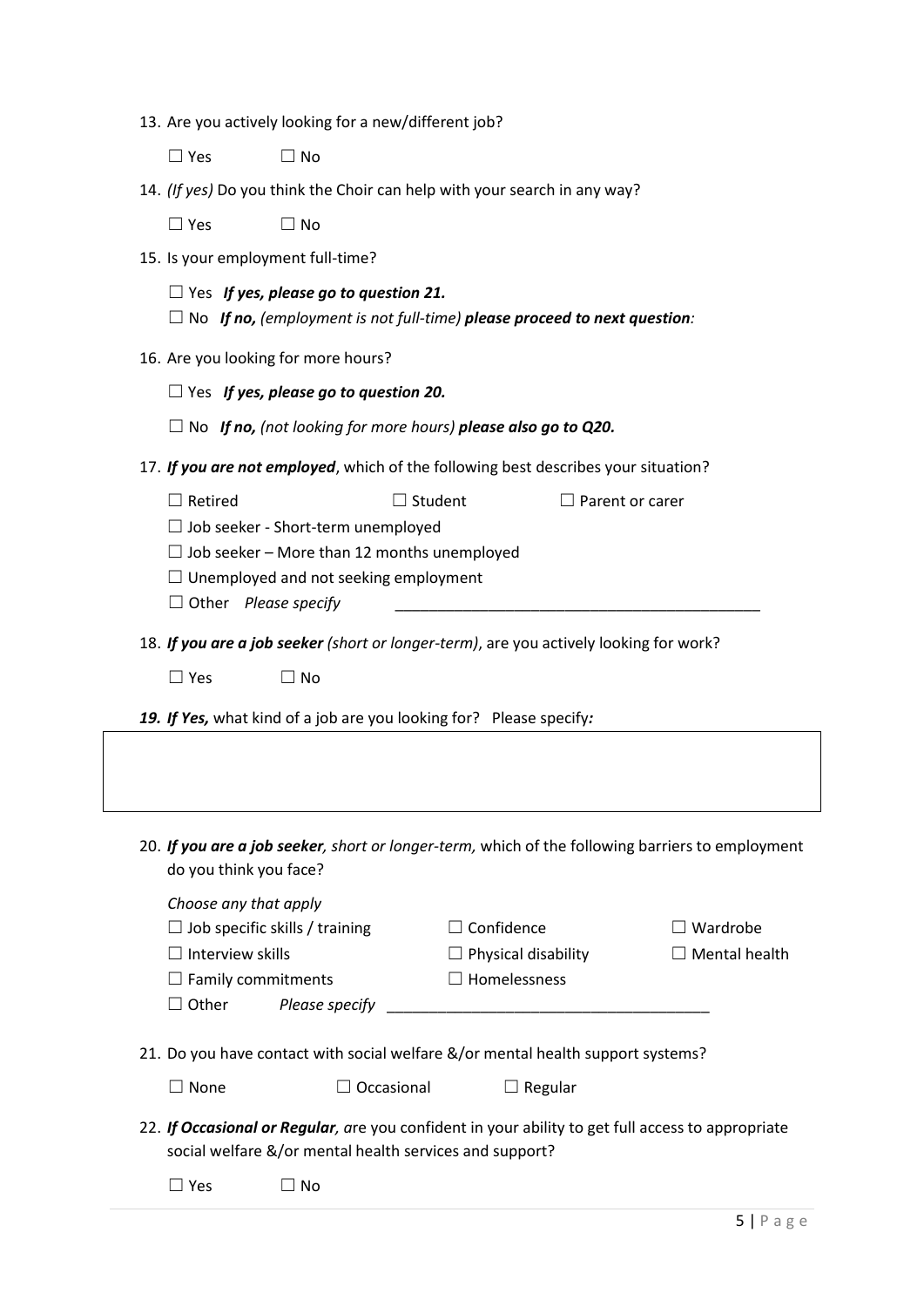| <b>With One Voice and your participation</b> |  |  |
|----------------------------------------------|--|--|
|----------------------------------------------|--|--|

| 23. Which program do/did you attend?<br>$\Box$ With One Voice ANZ<br>$\Box$ With One Voice Ashburton<br>$\Box$ With One Voice Brisbane<br>$\Box$ With One Voice Footscray<br>$\Box$ With One Voice Geelong<br>$\Box$ With One Voice Greater Dandenong |                                           | $\Box$ With One Voice Heidelberg<br>$\Box$ With One Voice Melbourne<br>$\Box$ With One Voice Orygen Youth Health<br>$\Box$ With One Voice Royal Children's Hospital<br>$\Box$ With One Voice St Kilda<br>$\Box$ With One Voice Sydney |
|-------------------------------------------------------------------------------------------------------------------------------------------------------------------------------------------------------------------------------------------------------|-------------------------------------------|---------------------------------------------------------------------------------------------------------------------------------------------------------------------------------------------------------------------------------------|
| 24. How long have you been attending the With One Voice program?<br>$\Box$ < 3 months<br>$\Box$ 1-2 years                                                                                                                                             | $\Box$ 3-6 months<br>$\Box$ 2-3 years     | $\Box$ 6-12 months<br>$\Box$ 3 years plus                                                                                                                                                                                             |
| 25. On average, how often do you attend your With One Voice choir?<br>$\Box$ Weekly                                                                                                                                                                   | $\Box$ Fortnightly                        | Monthly                                                                                                                                                                                                                               |
| 26. Are you a full fee paying participant?<br>$\Box$ Yes                                                                                                                                                                                              | $\Box$ No                                 |                                                                                                                                                                                                                                       |
| 27. If no (you are a subsidised participant) what is the reason for your subsidy?<br>$\Box$ Unemployment<br>$\Box$ Other                                                                                                                              |                                           | $\Box$ Health care card<br>28. If yes (you are a fee paying participant) do you sponsor one or more less-fortunate people to                                                                                                          |
| be part of the With One Voice program?<br>$\Box$ Yes                                                                                                                                                                                                  | $\Box$ No                                 |                                                                                                                                                                                                                                       |
| With One Voice program?                                                                                                                                                                                                                               |                                           | 29. If no, would you consider sponsoring one or more less-fortunate people to be part of the                                                                                                                                          |
| $\Box$ Yes                                                                                                                                                                                                                                            | $\Box$ No                                 |                                                                                                                                                                                                                                       |
| 30. Have you participated in the 'wish list' as a giver?                                                                                                                                                                                              |                                           |                                                                                                                                                                                                                                       |
| $\Box$ Yes                                                                                                                                                                                                                                            |                                           | $\Box$ No If no, please go to question 32.                                                                                                                                                                                            |
|                                                                                                                                                                                                                                                       |                                           | 31. If yes (you have participated in the 'wish list' as a giver), what have you provided?                                                                                                                                             |
|                                                                                                                                                                                                                                                       |                                           |                                                                                                                                                                                                                                       |
| 32. Have you participated in the 'wish list' by making a wish?<br>$\Box$ Yes                                                                                                                                                                          | $\Box$ No If no, please go to question 35 |                                                                                                                                                                                                                                       |

33. *If yes (you have made a whish),* what did you wish for?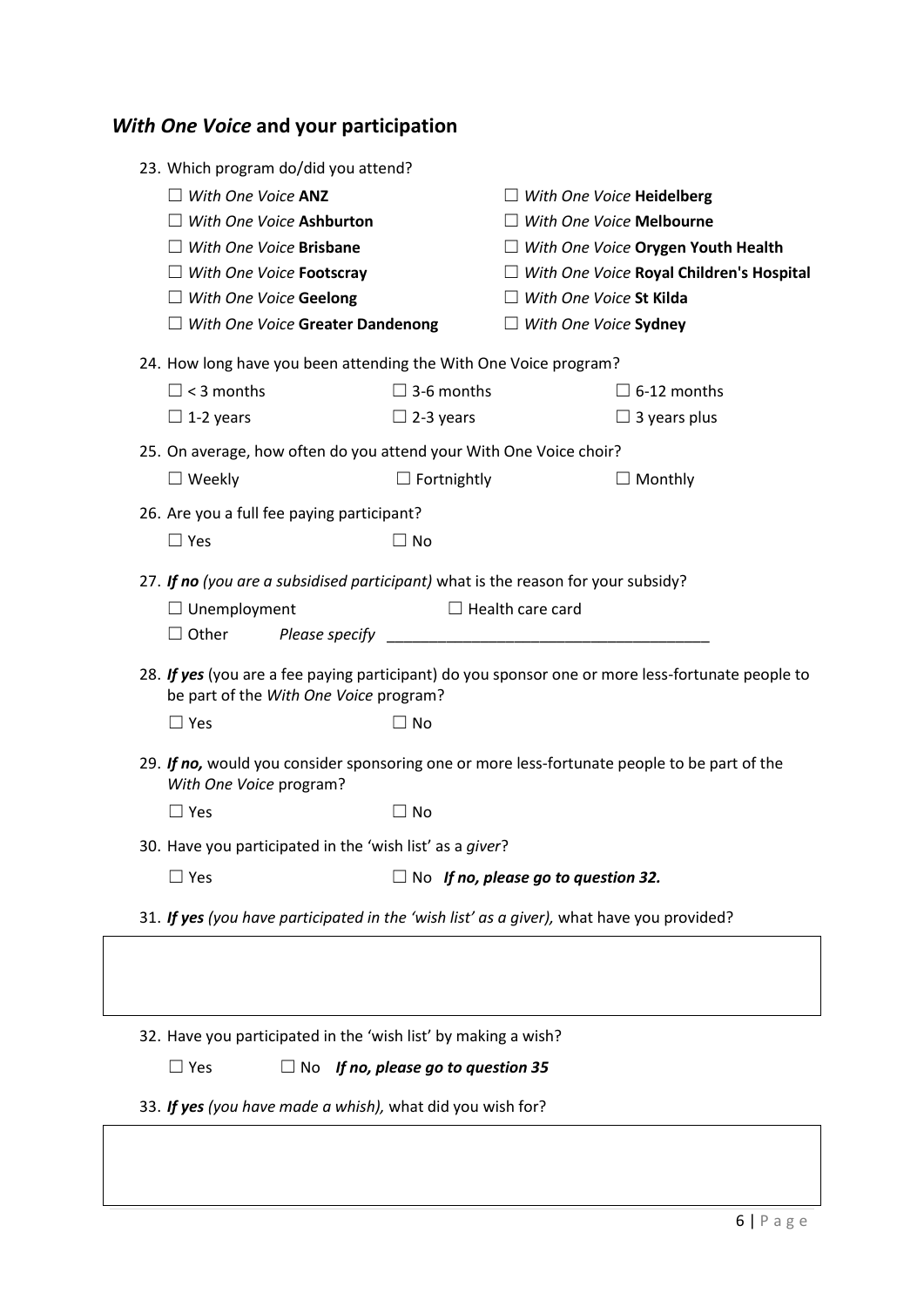|  | 34. If yes (you have made a whish), was your wish met? |  |  |  |
|--|--------------------------------------------------------|--|--|--|
|  |                                                        |  |  |  |

☐ Yes ☐ No

| 35. Other than via the 'wish list' have you <i>provided</i> any form of support in the last year to |  |
|-----------------------------------------------------------------------------------------------------|--|
| another Choir member or members?                                                                    |  |

| $\Box$ Yes |  | $\Box$ No If no, please go to question 37. |  |
|------------|--|--------------------------------------------|--|
|------------|--|--------------------------------------------|--|

*36. If yes (you have received other support),* please indicate which form of support you have provided. *Select any that apply.*

| Emotional                                                                                                                          | $\Box$ Practical                           | $\Box$ Financial |                               | $\Box$ Transport |
|------------------------------------------------------------------------------------------------------------------------------------|--------------------------------------------|------------------|-------------------------------|------------------|
|                                                                                                                                    |                                            |                  |                               |                  |
| 37. Other than via the 'wish list' have you received any form of support in the last year from<br>another Choir member or members? |                                            |                  |                               |                  |
| ∟l Yes                                                                                                                             | $\Box$ No If no, please go to question 39. |                  |                               |                  |
| 38. If yes, Please indicate which form of support you have received. Select any that apply.                                        |                                            |                  |                               |                  |
| $\Box$ Emotional                                                                                                                   | $\Box$ Practical                           | $\Box$ Financial |                               | $\Box$ Transport |
| $\Box$ Other Please specify $\Box$                                                                                                 |                                            |                  |                               |                  |
| 39. Do you participate in the suppers after Choir?                                                                                 |                                            |                  |                               |                  |
| $\Box$ Yes                                                                                                                         | $\Box$ No If no, please go to question 42. |                  |                               |                  |
| 40. If yes, how often do you participate in the suppers after Choir?                                                               |                                            |                  |                               |                  |
| $\Box$ Rarely $\Box$ Occasionally $\Box$ Mostly $\Box$ Always                                                                      |                                            |                  |                               |                  |
| 41. Why do you participate in the suppers after Choir? Please select any that apply.                                               |                                            |                  |                               |                  |
| $\Box$ Food                                                                                                                        | $\Box$ Friendship                          | $\Box$ Fun       | $\Box$ To be part of the team |                  |
|                                                                                                                                    |                                            |                  |                               |                  |
|                                                                                                                                    |                                            |                  |                               |                  |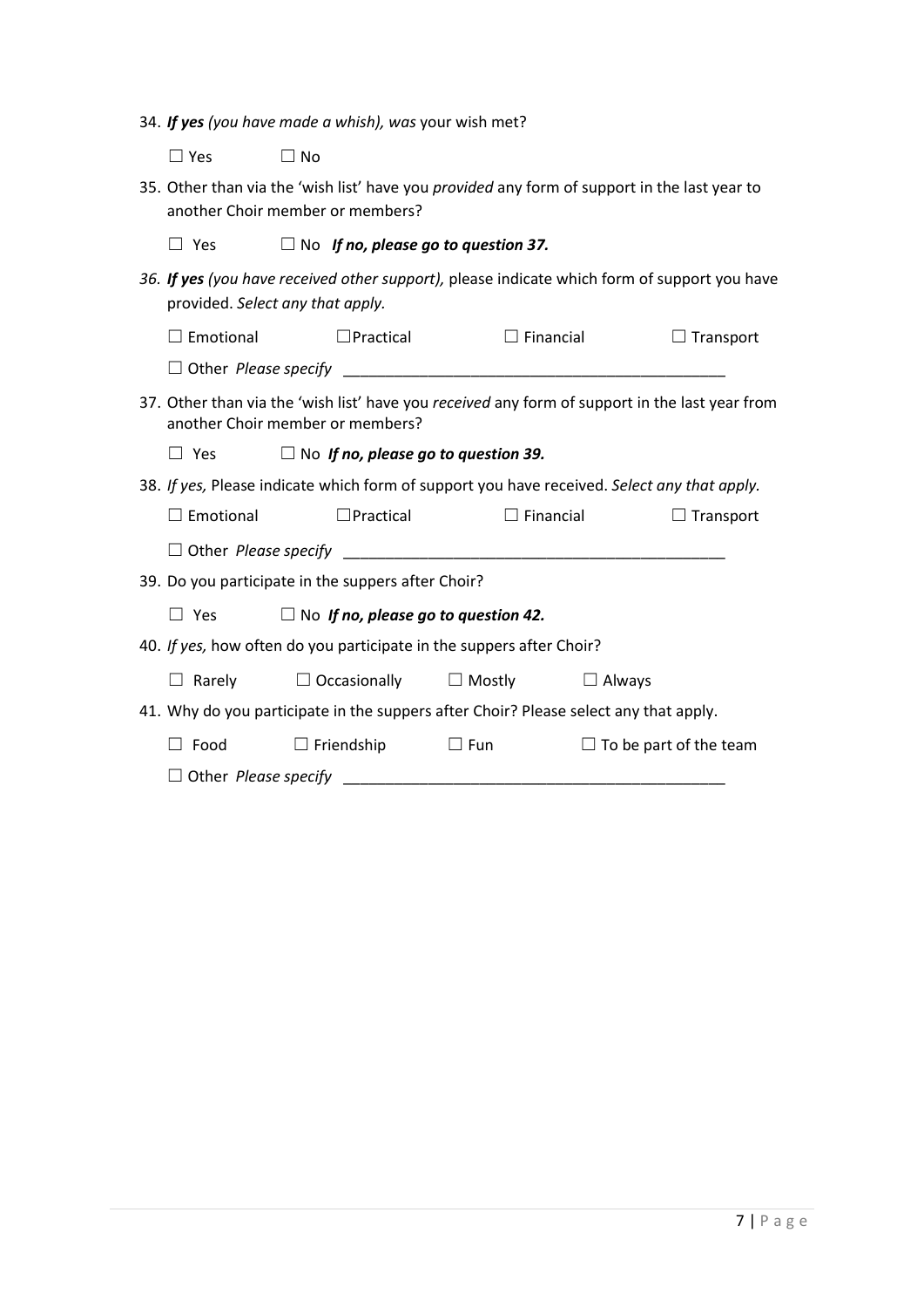## *With One Voice* **choir program and communications**

Please rate how familiar you are with the following:

|                                         | Very familiar | Somewhat familiar | Not familiar at all |
|-----------------------------------------|---------------|-------------------|---------------------|
| 42 The Wish List                        |               |                   |                     |
| 43 The Choir Volunteer Program          |               |                   |                     |
| 44 Creativity Australia website         |               |                   |                     |
| 45 Creativity Australia Facebook        |               |                   |                     |
| 46 Creativity Australia YouTube channel |               |                   |                     |

*47.* In addition to singing, *With One Voice* aims to link people with resources they need to improve their day-to-day lives. To which of the following would you like more access. *Please select all that apply.*

□ Community news

| $\Box$ Education resources                                                      | $\Box$ Mental health resources                 |
|---------------------------------------------------------------------------------|------------------------------------------------|
| $\Box$ Employment resources                                                     | $\Box$ Health and wellbeing resources          |
| $\Box$ Information and services for families                                    | $\Box$ Information and services for migrants   |
| $\Box$ Information and services for seniors                                     | $\Box$ Information & services for young people |
| $\Box$ Creative resources e.g. singing or other creative classes and activities |                                                |
| $\Box$ Internet access                                                          | $\Box$ Opportunities to help others            |
| $\Box$ Other <i>Please specify</i>                                              |                                                |

*Please proceed to next page*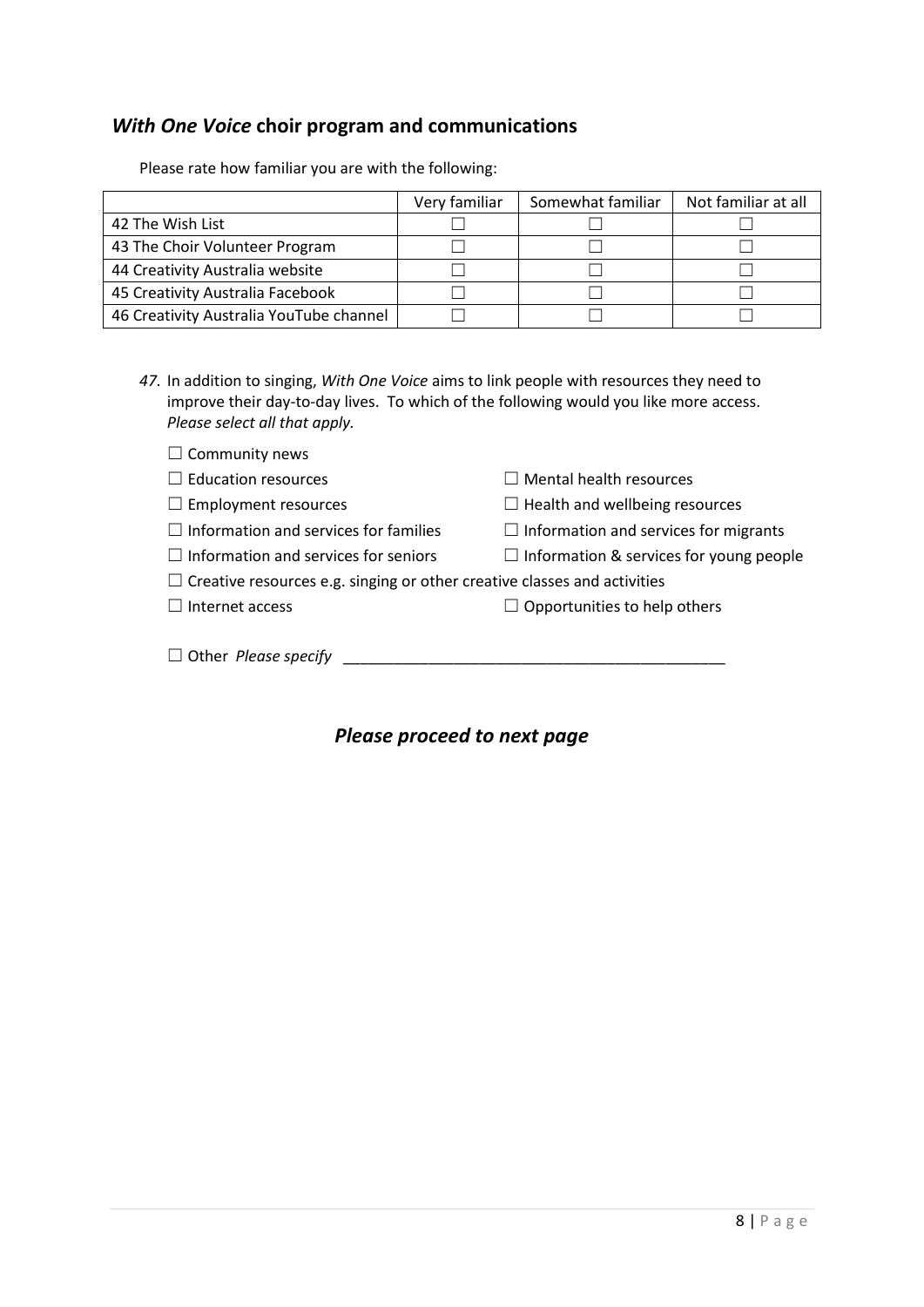## **Your experience of the** *With One Voice* **choir program**

|                                                                                                | Strongly<br>Agree | Agree        | Neither agree,<br>nor disagree | <b>Disagree</b>   | Strongly<br>Disagree |
|------------------------------------------------------------------------------------------------|-------------------|--------------|--------------------------------|-------------------|----------------------|
| 48 Choir is a great way to de-<br>stress                                                       | П                 | $\Box$       | П                              | П                 | $\Box$               |
| 49 I always feel better about<br>my day after choir                                            | П                 | П            | П                              | П                 | П                    |
| 50 I feel less depressed &/or<br>less anxious since attending<br>choir                         | $\vert \ \ \vert$ | $\perp$      | П                              | $\Box$            | $\mathsf{L}$         |
| 51 My language skills have<br>improved since attending choir                                   | $\Box$            | $\Box$       | $\Box$                         | $\Box$            | $\Box$               |
| 52 My communication skills<br>have improved since attending<br>choir                           | П                 | П            | П                              | П                 | П                    |
| 53 My self-confidence has<br>improved since attend choir                                       | П                 | П            | П                              | П                 | П                    |
| 54 I have developed new skills<br>and knowledge at choir that<br>help me in my day-to-day life | $\Box$            | $\perp$      | П                              | $\vert \ \ \vert$ | $\perp$              |
| 55 I have developed new skills<br>and knowledge at Choir that<br>help me in my job             | П                 | П            | П                              | П                 | П                    |
| 56 I have found a mentor at<br>choir                                                           | П                 | П            | П                              | П                 | П                    |
| 57 I have improved my<br>understanding of other cultures<br>and people                         | $\vert \ \ \vert$ | $\mathsf{L}$ | П                              | $\Box$            | $\vert \ \ \vert$    |
| 58 Choir is a great way to bond<br>with colleagues, friends and<br>family                      | П                 | П            | П                              | П                 | П                    |
| 59 I have made new friends at<br>choir                                                         | П                 | $\Box$       | П                              | П                 | П                    |
| 60 I would like more<br>performances                                                           | $\vert \ \ \vert$ | П            | $\mathsf{L}$                   |                   | $\mathsf{L}$         |
| 61 I would like to mentor or<br>support a choir member                                         | $\Box$            | $\perp$      | $\mathsf{L}$                   | $\vert \ \ \vert$ |                      |
| 62 Granting wishes and helping<br>others has enriched my life                                  | $\Box$            | П            | $\Box$                         | $\Box$            | П                    |

On the five-point scale provided please rate your response to the following statements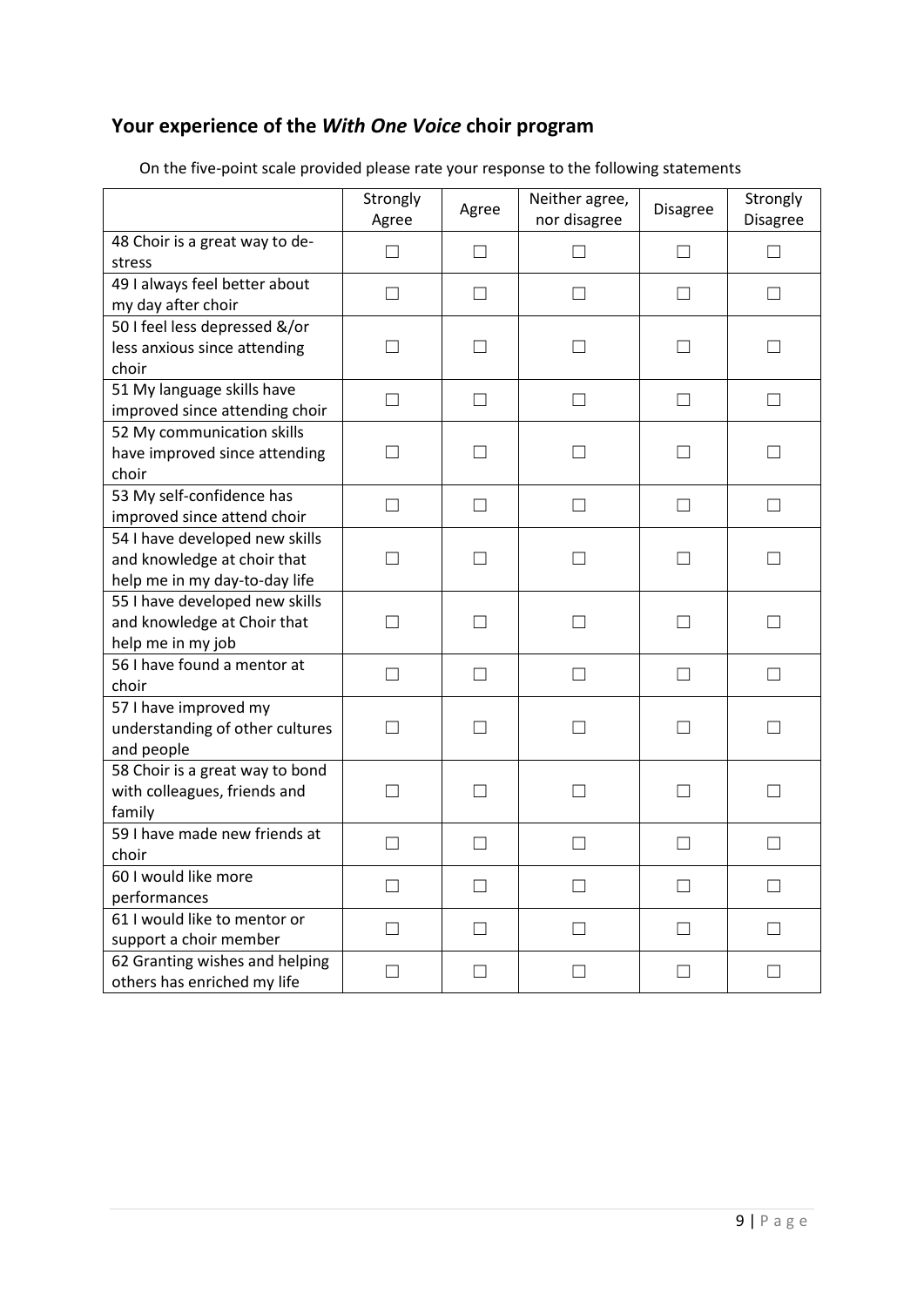Each of the statements below is asking for you to respond in two parts.

First, please indicate to *your initial hopes* for the Choir- your expectations before you joined. Second, please indicate *your experience* with the Choir - the extent to which your hopes have been met.

|                                                                                                                                                                          | Strongly<br>Agree        | Agree        | Neither agree,<br>nor disagree | <b>Disagree</b>          | Strongly<br>Disagree |
|--------------------------------------------------------------------------------------------------------------------------------------------------------------------------|--------------------------|--------------|--------------------------------|--------------------------|----------------------|
| 63 On joining the Choir I hoped<br>to have fun singing with others                                                                                                       |                          |              |                                | $\overline{\phantom{a}}$ |                      |
| 64 In my experience, the Choir<br>has provided the chance to<br>have fun singing with others                                                                             |                          |              | $\Box$                         | $\Box$                   |                      |
| 65 On joining the Choir I hoped<br>to improve my community<br>involvement                                                                                                |                          | $\mathbf{I}$ |                                | $\Box$                   |                      |
| 66 In my experience, the Choir<br>has improved my community<br>involvement                                                                                               | $\Box$                   | $\mathsf{L}$ |                                | $\vert \ \ \vert$        | $\mathcal{L}$        |
| 67 On joining the Choir I hoped<br>to improve my sense of general<br>well-being                                                                                          | H                        | L.           | $\mathsf{L}$                   | $\vert \ \ \vert$        |                      |
| 68 In my experience, the Choir<br>has helped me to improve my<br>general well-being                                                                                      | a.                       | H            | $\mathsf{L}$                   | $\Box$                   | L.                   |
| 69 On joining the Choir I hoped<br>to improve my employment<br>contacts, communication and<br>other skills, pathways to jobs<br>&/or other opportunities                 | $\mathcal{L}$            | n l          |                                | $\Box$                   |                      |
| 70 In my experience, the Choir<br>has helped me to improve my<br>employment contacts,<br>communication and other skills,<br>pathways to jobs &/or other<br>opportunities |                          |              |                                |                          |                      |
| 71 On joining the Choir I hoped<br>to gain new<br>friends/relationships                                                                                                  | $\vert \ \ \vert$        | $\Box$       | $\Box$                         | $\vert \ \ \vert$        | $\Box$               |
| 72 In my experience, the Choir<br>has helped me to gain new<br>friends/relationships                                                                                     | a a                      | L.           | $\mathsf{L}$                   | $\vert \ \ \vert$        |                      |
| 73 On joining the Choir I hoped<br>to learn new things                                                                                                                   | $\overline{\phantom{a}}$ | $\mathsf{L}$ |                                | $\vert \ \ \vert$        |                      |
| 74 In my experience, the Choir<br>has helped me learn new things                                                                                                         | $\mathcal{L}$            | $\perp$      |                                | $\vert \ \ \vert$        |                      |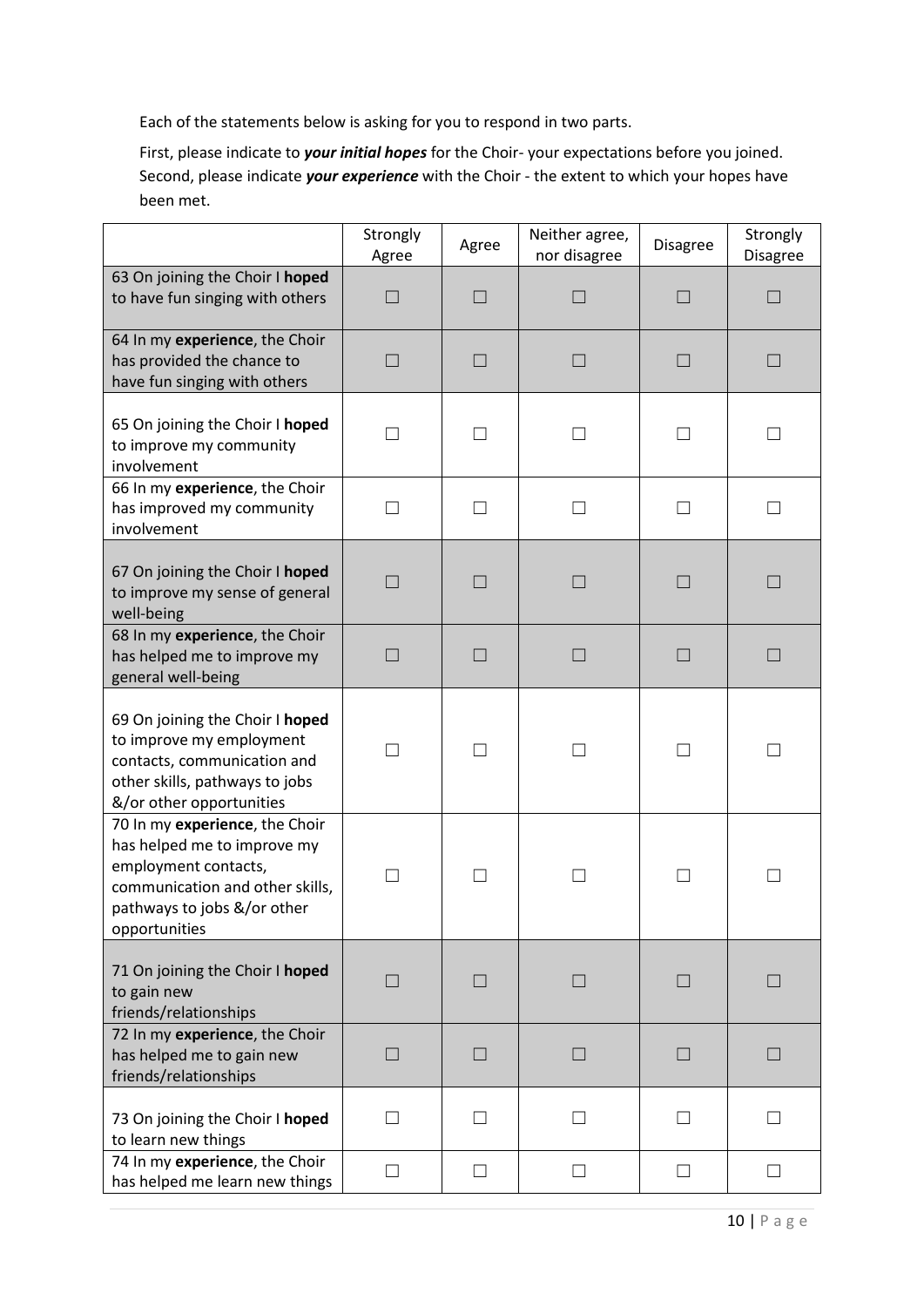75. If you have learned new things, please specify what new things you have learned through your participation in the With One Voice program

| $\Box$ Singing in harmony   | $\Box$ Working as a team | $\Box$ English language |
|-----------------------------|--------------------------|-------------------------|
| $\Box$ Communications       | $\Box$ Confidence        |                         |
| $\Box$ Other Please specify |                          |                         |

On the five point scale provided please rate your response to the following statements:

|                                                             | Strongly<br>Agree | Agree | Neither agree,<br>nor disagree | <b>Disagree</b> | Strongly<br><b>Disagree</b> |
|-------------------------------------------------------------|-------------------|-------|--------------------------------|-----------------|-----------------------------|
| 76 The choir is what I expected                             |                   |       |                                |                 |                             |
| 77 I enjoy the conductor                                    |                   |       |                                |                 |                             |
| 78 I enjoy the supper                                       |                   |       |                                |                 |                             |
| 79 I enjoy the venue                                        |                   |       |                                |                 |                             |
| 80 I enjoy the<br>performances/gigs                         |                   |       |                                |                 |                             |
| 81 I enjoy most of the songs we<br>sing                     |                   |       |                                |                 |                             |
| 82 My singing has improved<br>during my time with the choir |                   |       |                                |                 |                             |
| 83 I regularly read choir<br>newsletters                    |                   |       |                                |                 |                             |
| 84 I think choir newsletters are<br>informative             |                   |       |                                |                 |                             |
| 85 The choir is well organised                              |                   |       |                                |                 |                             |
| 86 I would like to take part in<br>more special workshops   |                   |       |                                |                 |                             |
| 87 I fell proud to be part of the<br>choir                  |                   |       |                                |                 |                             |

88. What is the very best part of the Choir for you? Please select *up to 4* of the following.

- 
- ☐ Singing ☐ Other creative opportunities
- ☐ Having fun ☐ Mixing with a different group of people
- 
- $\Box$  Participating in a group/team  $\Box$  The supportive environment
- $\Box$  Participating in the 'wish list' being helped by others
- $\Box$  Participating in the 'wish list' helping others)
- $\Box$  Improving community involvement  $\Box$  The low-key, relaxed atmosphere
- $\Box$  Learning new songs  $\Box$  Giving something back to the community
- $\Box$  Learning new skills  $\Box$  Makes me feel good healthier and more lively
- ☐ Improving confidence ☐ Improving networks
- $\Box$  Gets me out of my normal routine/s
- ☐ Other *Please specify* \_\_\_\_\_\_\_\_\_\_\_\_\_\_\_\_\_\_\_\_\_\_\_\_\_\_\_\_\_\_\_\_\_\_\_\_\_\_\_\_\_